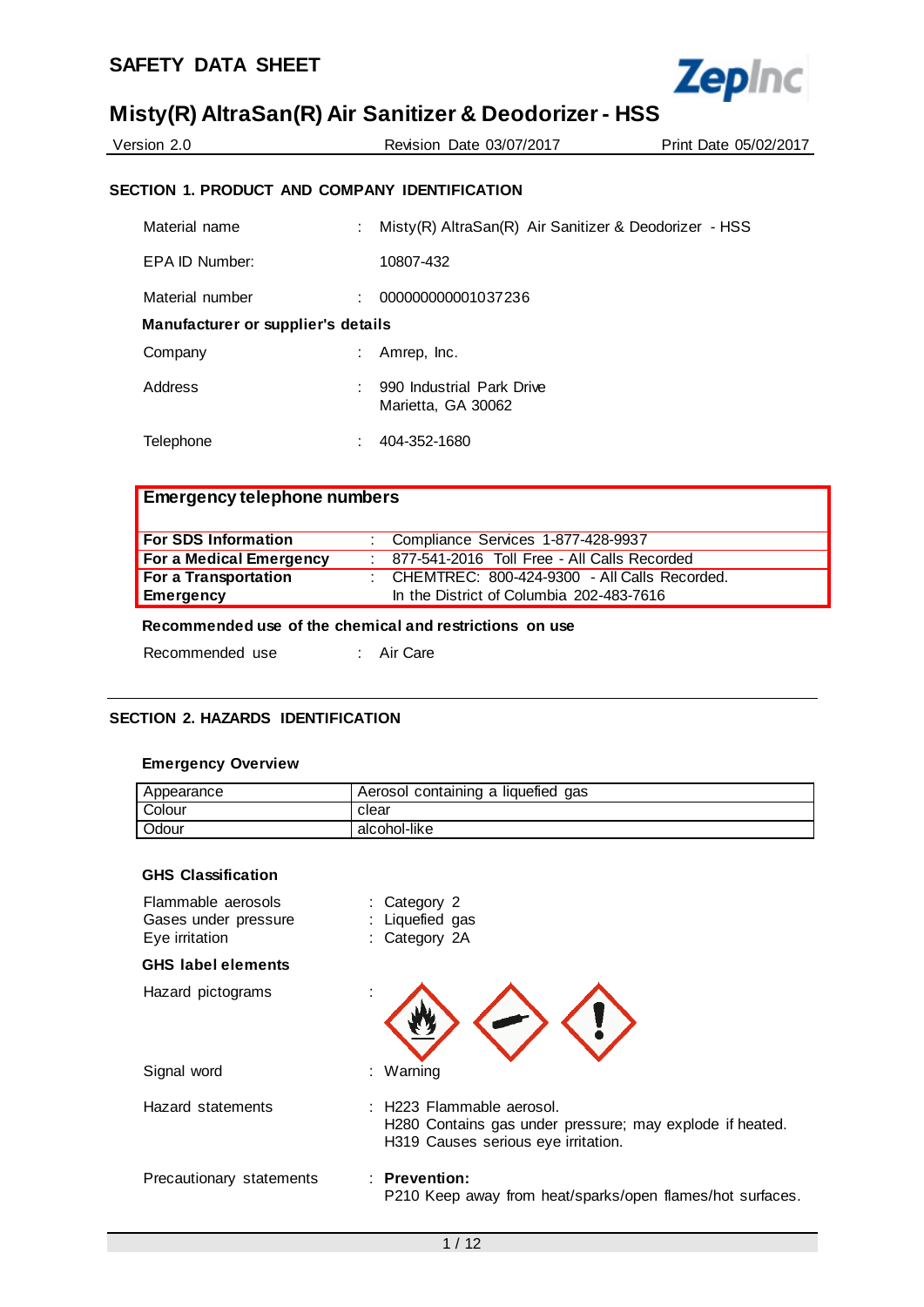

| Version 2.0 | Revision Date 03/07/2017                                                                    | Print Date 05/02/2017 |
|-------------|---------------------------------------------------------------------------------------------|-----------------------|
|             | No smoking.                                                                                 |                       |
|             | P211 Do not spray on an open flame or other ignition source.                                |                       |
|             | P251 Pressurized container: Do not pierce or burn, even after<br>use.                       |                       |
|             | P264 Wash skin thoroughly after handling.                                                   |                       |
|             | P280 Wear eye protection/ face protection.                                                  |                       |
|             | Response:                                                                                   |                       |
|             | P305 + P351 + P338 IF IN EYES: Rinse cautiously with water                                  |                       |
|             | for several minutes. Remove contact lenses, if present and<br>easy to do. Continue rinsing. |                       |
|             | P337 + P313 If eye irritation persists: Get medical advice/<br>attention.                   |                       |
|             | Storage:                                                                                    |                       |
|             | P410 + P412 Protect from sunlight. Do not expose to                                         |                       |
|             | temperatures exceeding 50 °C/ 122 °F.                                                       |                       |

#### **SECTION 3. COMPOSITION/INFORMATION ON INGREDIENTS**

Substance / Mixture : Mixture

#### **Hazardous components**

| Chemical name      | CAS-No. | Concentration [%]    |
|--------------------|---------|----------------------|
| 1,1-difluoroethane | 75-37-6 | $\vert$ >= 50 - < 70 |
| ethanol            | 64-17-5 | $\vert$ >= 20 - < 30 |
| propan-2-ol        | 67-63-0 | $\vert$ >= 1 - < 5   |

The exact percentages of disclosed substances are withheld as trade secrets.

### **SECTION 4. FIRST AID MEASURES**

| General advice          | : Move out of dangerous area.<br>Show this safety data sheet to the doctor in attendance.<br>Do not leave the victim unattended.                                                                                                                                           |
|-------------------------|----------------------------------------------------------------------------------------------------------------------------------------------------------------------------------------------------------------------------------------------------------------------------|
| If inhaled              | : If unconscious place in recovery position and seek medical<br>advice.<br>If symptoms persist, call a physician.                                                                                                                                                          |
| In case of skin contact | : If skin irritation persists, call a physician.<br>Wash off immediately with plenty of water for at least 15<br>minutes.<br>If on clothes, remove clothes.                                                                                                                |
| In case of eye contact  | : Remove contact lenses.<br>Protect unharmed eye.<br>Keep eye wide open while rinsing.<br>If eye irritation persists, consult a specialist.<br>Rinse immediately with plenty of water for at least 15 minutes.                                                             |
| If swallowed            | : Keep respiratory tract clear.<br>Never give anything by mouth to an unconscious person.<br>If symptoms persist, call a physician.<br>DO NOT induce vomiting unless directed to do so by a<br>physician or poison control center.<br>Take victim immediately to hospital. |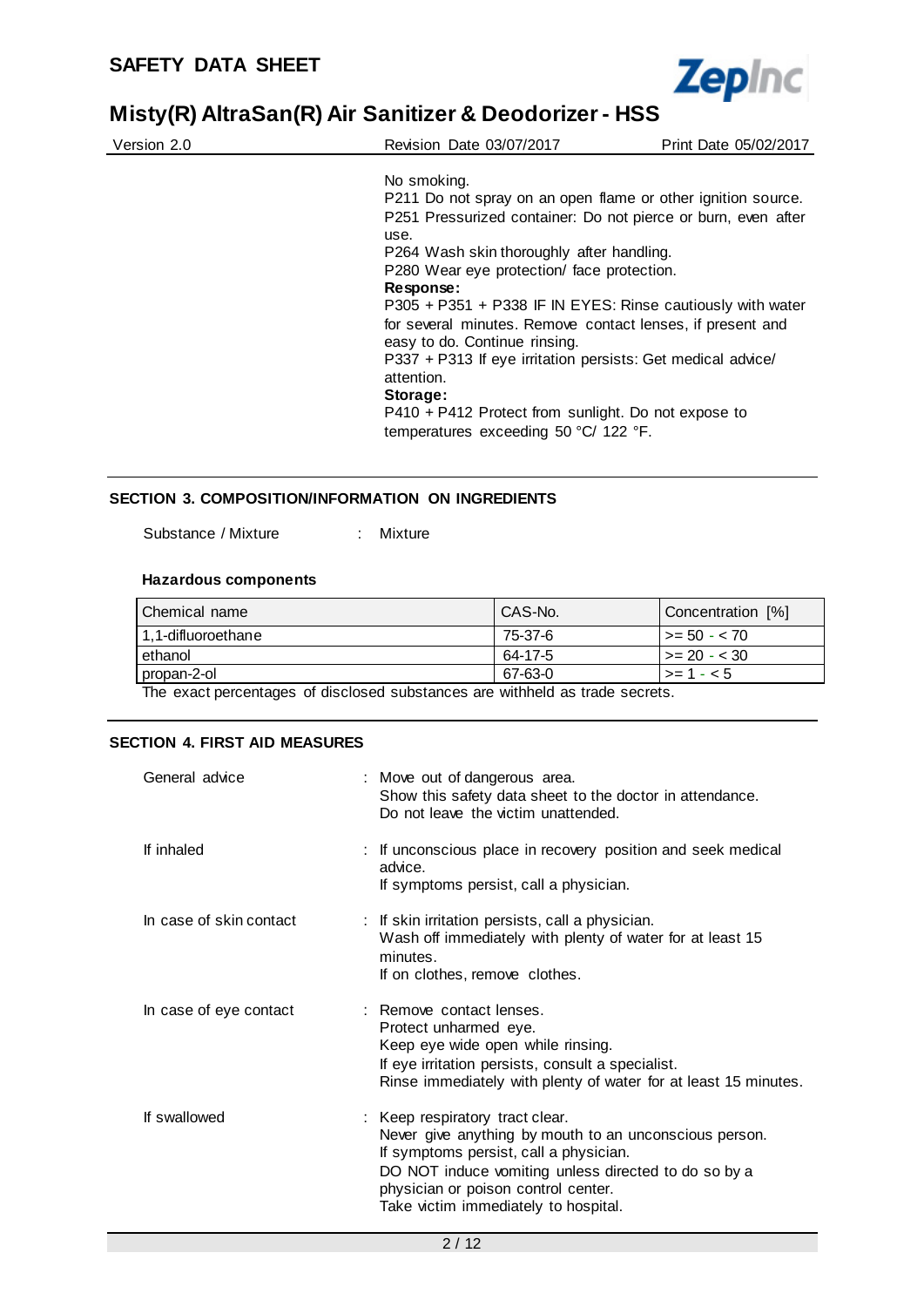

| Version 2.0                                                       | Revision Date 03/07/2017                                                                                                                                                                 | Print Date 05/02/2017 |
|-------------------------------------------------------------------|------------------------------------------------------------------------------------------------------------------------------------------------------------------------------------------|-----------------------|
| Most important symptoms<br>and effects, both acute and<br>delayed | : Effects are immediate and delayed.<br>Symptoms may include irritation, redness, pain, and rash.<br>Causes serious eye damage.<br>Review section 2 of SDS to see all potential hazards. |                       |
| Notes to physician                                                | : Treat symptomatically. Symptoms may be delayed.                                                                                                                                        |                       |

### **SECTION 5. FIREFIGHTING MEASURES**

| Suitable extinguishing media                     | : Carbon dioxide (CO2)<br>Alcohol-resistant foam<br>Dry chemical<br>Water spray jet                                                                     |
|--------------------------------------------------|---------------------------------------------------------------------------------------------------------------------------------------------------------|
| Unsuitable extinguishing<br>media                | : High volume water jet                                                                                                                                 |
| Specific hazards during<br>firefighting          | : Do not allow run-off from fire fighting to enter drains or water<br>courses.                                                                          |
| Hazardous combustion<br>products                 | : Carbon dioxide (CO2)<br>Carbon monoxide<br>Smoke<br>Fluorine compounds<br>Hydrogen fluoride<br>Fluorocarbons                                          |
| Specific extinguishing<br>methods                | : Use extinguishing measures that are appropriate to local<br>circumstances and the surrounding environment.                                            |
| Further information                              | : For safety reasons in case of fire, cans should be stored<br>separately in closed containments.<br>Use a water spray to cool fully closed containers. |
| Special protective equipment<br>for firefighters | : Wear self-contained breathing apparatus for firefighting if<br>necessary.                                                                             |

### **SECTION 6. ACCIDENTAL RELEASE MEASURES**

| Personal precautions,<br>protective equipment and<br>emergency procedures | : Use personal protective equipment.<br>Ensure adequate ventilation.<br>Remove all sources of ignition.<br>Evacuate personnel to safe areas.<br>Beware of vapours accumulating to form explosive<br>concentrations. Vapours can accumulate in low areas. |
|---------------------------------------------------------------------------|----------------------------------------------------------------------------------------------------------------------------------------------------------------------------------------------------------------------------------------------------------|
| Environmental precautions                                                 | : Prevent product from entering drains.<br>Prevent further leakage or spillage if safe to do so.<br>If the product contaminates rivers and lakes or drains inform<br>respective authorities.                                                             |
| Methods and materials for<br>containment and cleaning up                  | : Sweep up or vacuum up spillage and collect in suitable<br>container for disposal.                                                                                                                                                                      |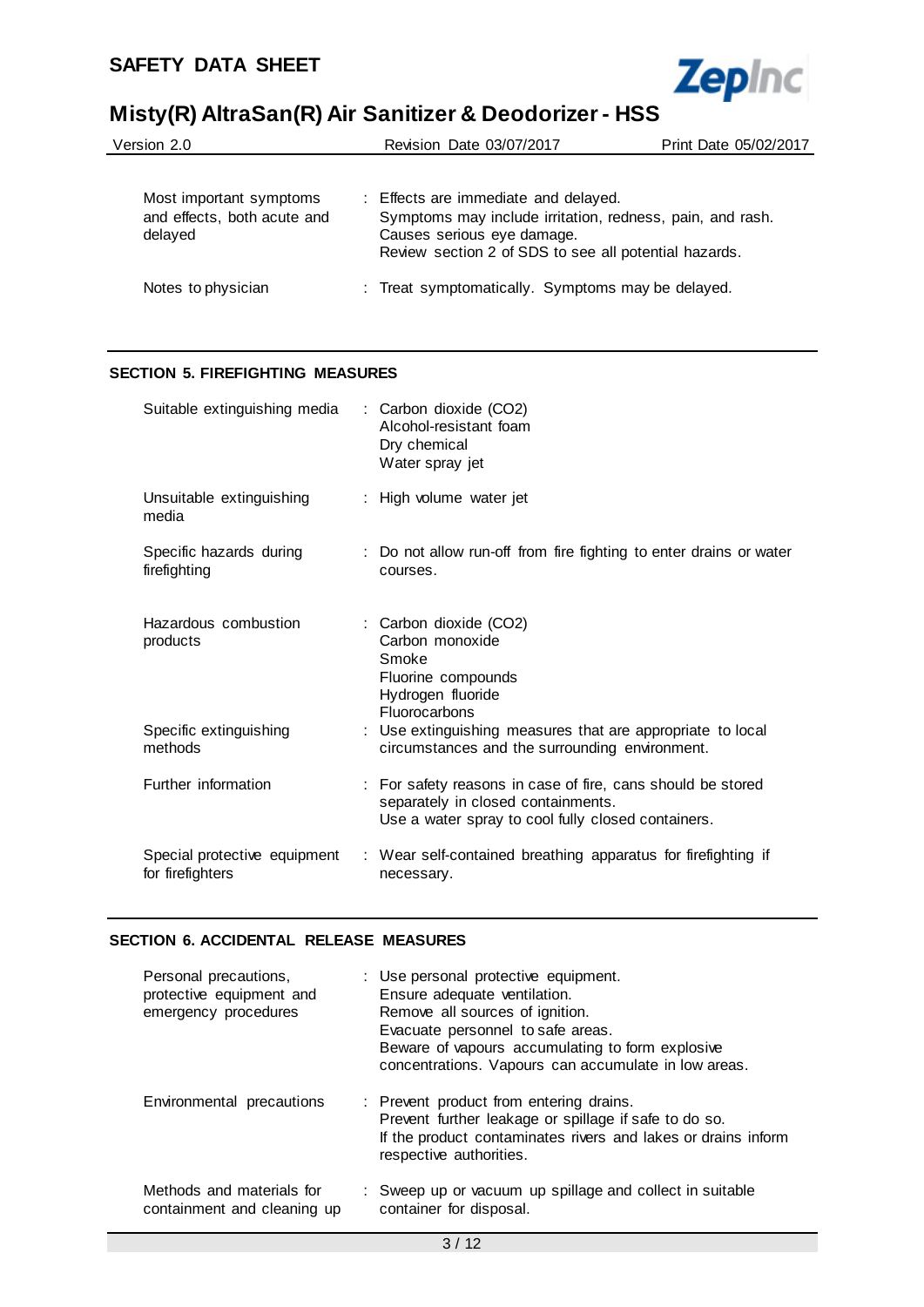

| Version 2.0 | Revision Date 03/07/2017 | Print Date 05/02/2017 |
|-------------|--------------------------|-----------------------|
|             |                          |                       |

Soak up with inert absorbent material (e.g. sand, silica gel, acid binder, universal binder, sawdust).

### **SECTION 7. HANDLING AND STORAGE**

| Advice on safe handling     | : Avoid exposure - obtain special instructions before use.<br>Avoid contact with skin and eyes.<br>For personal protection see section 8.<br>Smoking, eating and drinking should be prohibited in the<br>application area.<br>Do not breathe vapours or spray mist.<br>Take precautionary measures against static discharges.<br>Provide sufficient air exchange and/or exhaust in work rooms.<br>Dispose of rinse water in accordance with local and national<br>regulations.<br>Always replace cap after use. |
|-----------------------------|-----------------------------------------------------------------------------------------------------------------------------------------------------------------------------------------------------------------------------------------------------------------------------------------------------------------------------------------------------------------------------------------------------------------------------------------------------------------------------------------------------------------|
| Conditions for safe storage | : BEWARE: Aerosol is pressurized. Keep away from direct sun<br>exposure and temperatures over 50 °C. Do not open by force<br>or throw into fire even after use. Do not spray on flames or<br>red-hot objects.<br>No smoking.<br>Observe label precautions.<br>Electrical installations / working materials must comply with<br>the technological safety standards.<br>Keep in a dry, cool and well-ventilated place.                                                                                            |
| Materials to avoid          | : Store and keep away from, oxidizing agents and acids.                                                                                                                                                                                                                                                                                                                                                                                                                                                         |

## **SECTION 8. EXPOSURE CONTROLS/PERSONAL PROTECTION**

### **Components with workplace control parameters**

| Components         | CAS-No. | Value type<br>(Form of<br>exposure) | Control<br>parameters /<br>Permissible<br>concentration | <b>Basis</b>   |
|--------------------|---------|-------------------------------------|---------------------------------------------------------|----------------|
| 1,1-difluoroethane | 75-37-6 | <b>TWA</b>                          | 1,000 ppm                                               | US WEEL        |
| ethanol            | 64-17-5 | TWA                                 | 1,000 ppm                                               | ACGIH          |
|                    |         | <b>TWA</b>                          | 1,000 ppm<br>1,900 mg/m3                                | NIOSH REL      |
|                    |         | <b>TWA</b>                          | 1,000 ppm<br>1,900 mg/m3                                | OSHA Z-1       |
|                    |         | <b>TWA</b>                          | 1,000 ppm<br>1,900 mg/m3                                | <b>OSHA P0</b> |
|                    |         | <b>STEL</b>                         | 1,000 ppm                                               | <b>ACGIH</b>   |
|                    |         | PEL                                 | 1,000 ppm<br>1,900 mg/m3                                | <b>CAL PEL</b> |
| propan-2-ol        | 67-63-0 | <b>TWA</b>                          | 200 ppm                                                 | <b>ACGIH</b>   |
|                    |         | <b>STEL</b>                         | 400 ppm                                                 | <b>ACGIH</b>   |
|                    |         | TWA                                 | 400 ppm<br>980 mg/m3                                    | NIOSH REL      |
|                    |         | ST                                  | 500 ppm                                                 | NIOSH REL      |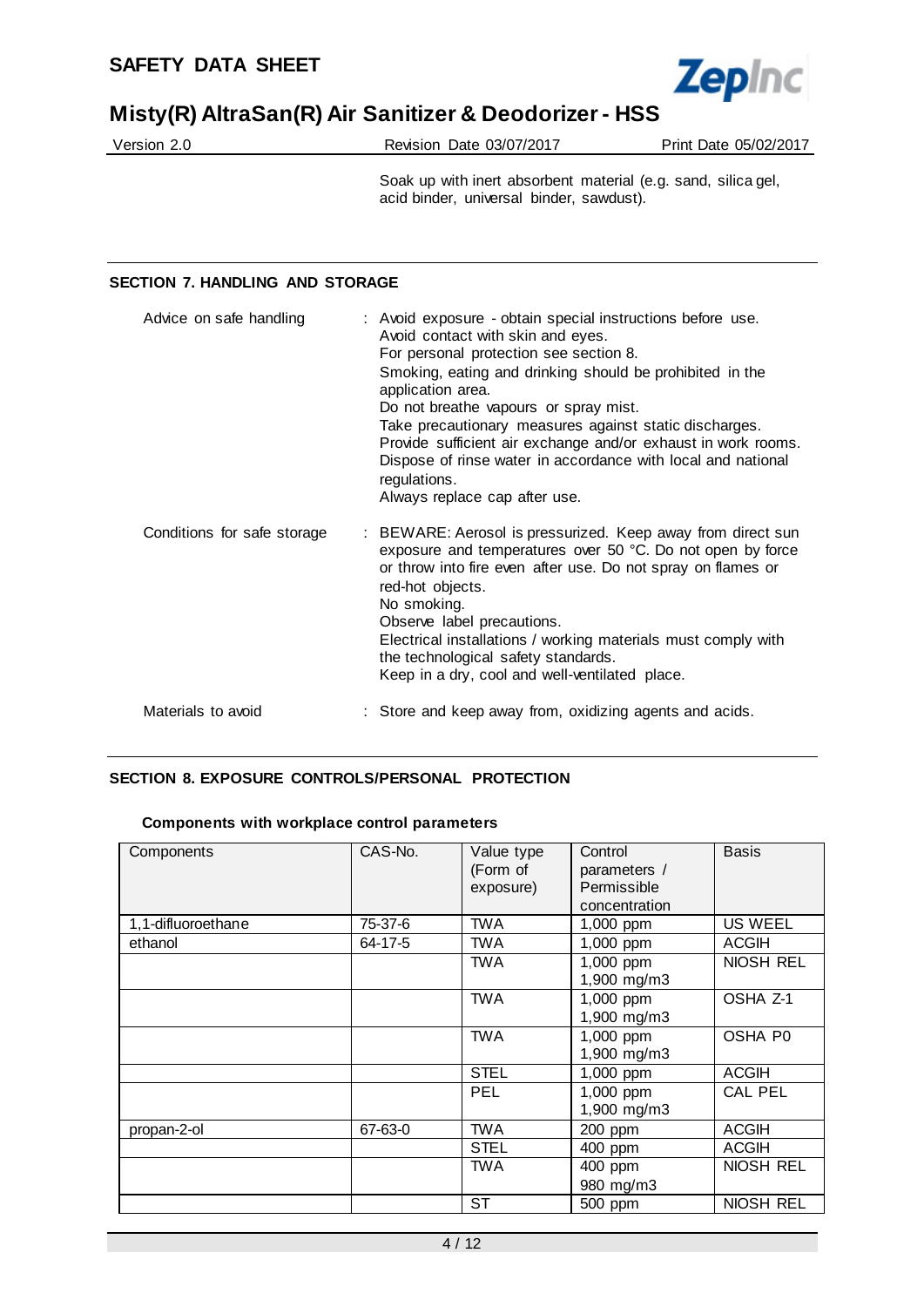

| Version 2.0 | Revision Date 03/07/2017 |                          | Print Date 05/02/2017 |
|-------------|--------------------------|--------------------------|-----------------------|
|             |                          | 1,225 mg/m3              |                       |
|             | <b>TWA</b>               | 400 ppm<br>980 mg/m3     | OSHA Z-1              |
|             | <b>TWA</b>               | 400 ppm<br>980 mg/m3     | OSHA P0               |
|             | <b>STEL</b>              | 500 ppm<br>$1,225$ mg/m3 | OSHA P0               |
|             | <b>PEL</b>               | 400 ppm<br>980 mg/m3     | CAL PEL               |
|             | <b>STEL</b>              | 500 ppm<br>1,225 mg/m3   | CAL PEL               |

### **Biological occupational exposure limits**

| Component   | CAS-No. | Control<br>parameters | Biological<br>specimen | Sampling<br>time                        | Permissible<br>concentration | <b>Basis</b> |
|-------------|---------|-----------------------|------------------------|-----------------------------------------|------------------------------|--------------|
| PROPAN-2-OL | 67-63-0 | Acetone               | Urine                  | End of<br>shift at<br>end of<br>workwee | $40 \text{ m}$ g/l           | ACGIH BEI    |

| <b>Engineering measures</b>   | : effective ventilation in all processing areas                                                                                                                                         |
|-------------------------------|-----------------------------------------------------------------------------------------------------------------------------------------------------------------------------------------|
| Personal protective equipment |                                                                                                                                                                                         |
| Respiratory protection        | : Use respiratory protection unless adequate local exhaust<br>ventilation is provided or exposure assessment demonstrates<br>that exposures are within recommended exposure guidelines. |
| Hand protection               |                                                                                                                                                                                         |
| <b>Remarks</b>                | : The suitability for a specific workplace should be discussed<br>with the producers of the protective gloves.                                                                          |
| Eye protection                | : Ensure that eyewash stations and safety showers are close to<br>the workstation location.<br>Safety glasses                                                                           |
| Skin and body protection      | : Impervious clothing<br>Choose body protection according to the amount and<br>concentration of the dangerous substance at the work place.                                              |
| Hygiene measures              | : When using do not eat or drink.<br>When using do not smoke.<br>Wash hands before breaks and at the end of workday.                                                                    |

# **SECTION 9. PHYSICAL AND CHEMICAL PROPERTIES**

| Appearance      | : Aerosol containing a liquefied gas |
|-----------------|--------------------------------------|
| Colour          | : clear                              |
| Odour           | $:$ alcohol-like                     |
| Odour Threshold | : No data available                  |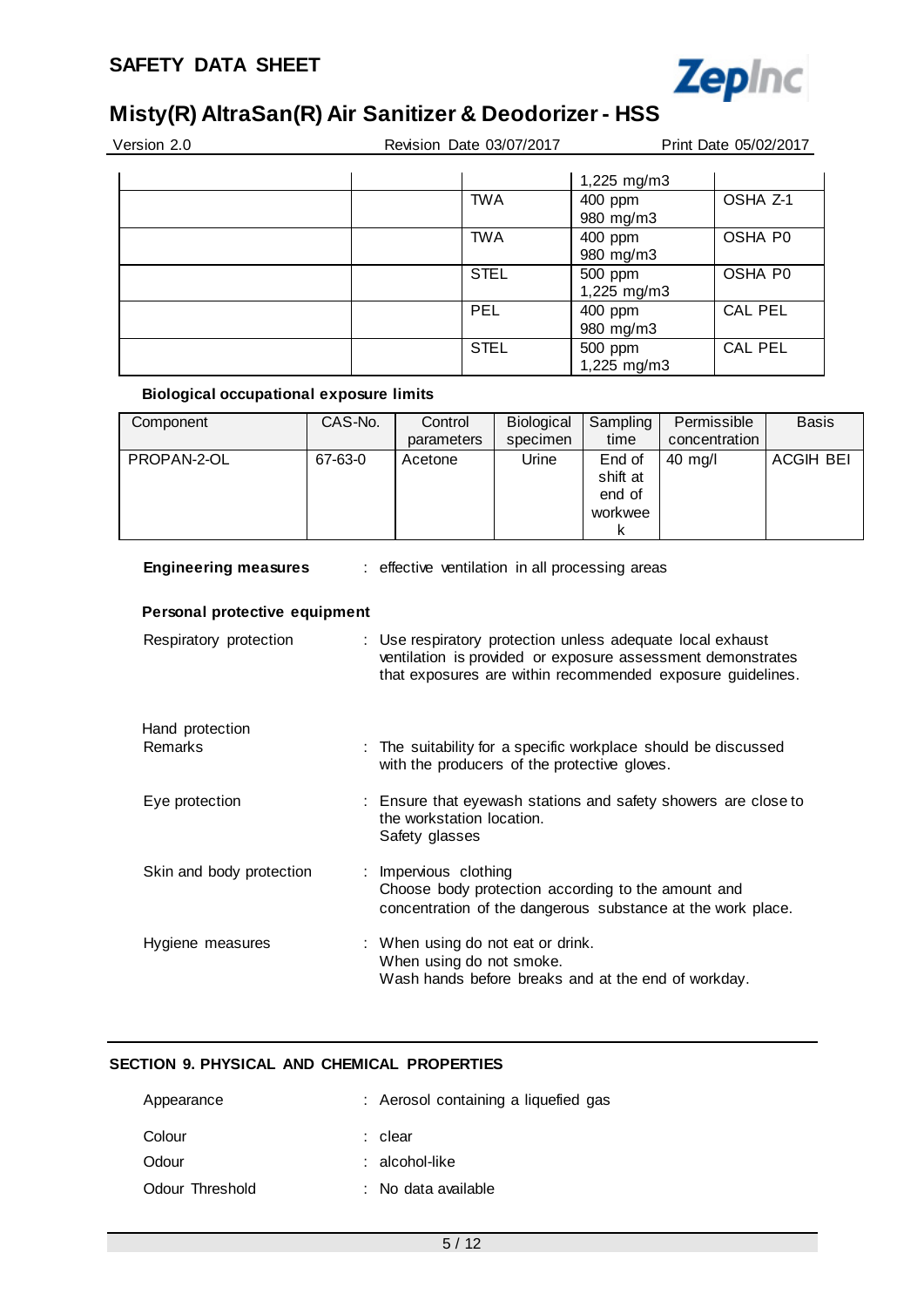

| Version 2.0                                | Revision Date 03/07/2017       | Print Date 05/02/2017 |
|--------------------------------------------|--------------------------------|-----------------------|
| pH                                         | No data available              |                       |
| Melting point/freezing point               | No data available              |                       |
| Boiling point                              | No data available              |                       |
| Flash point                                | Not applicable                 |                       |
| Evaporation rate                           | >1<br>$n$ -Butyl Acetate = 1.0 |                       |
| Flammability (solid, gas)                  | : Flammable aerosol.           |                       |
| Upper explosion limit                      | : No data available            |                       |
| Lower explosion limit                      | No data available              |                       |
| Vapour pressure                            | : 5,515 hPa (21.1 °C)          |                       |
| Relative vapour density                    | No data available              |                       |
| Density                                    | No data available              |                       |
| Solubility(ies)                            |                                |                       |
| Water solubility                           | : soluble                      |                       |
| Partition coefficient: n-<br>octanol/water | : No data available            |                       |
| Auto-ignition temperature                  | : not determined               |                       |
| Thermal decomposition                      | : No data available            |                       |
| Viscosity                                  |                                |                       |
| Viscosity, kinematic                       | : No data available            |                       |
| Heat of combustion                         | : $17.27$ kJ/g                 |                       |

## **SECTION 10. STABILITY AND REACTIVITY**

| Reactivity                            | : Stable                                                                                              |
|---------------------------------------|-------------------------------------------------------------------------------------------------------|
| Chemical stability                    | : Stable under normal conditions.                                                                     |
| Possibility of hazardous<br>reactions | : Vapours may form explosive mixture with air.<br>No decomposition if stored and applied as directed. |
| Conditions to avoid                   | : Heat, flames and sparks.<br>Extremes of temperature and direct sunlight.                            |
| Incompatible materials                | : Oxidizing agents<br>Amines<br>Bases<br>Potassium                                                    |
| Hazardous decomposition<br>products   | : Carbon monoxide<br>Carbon dioxide (CO2)                                                             |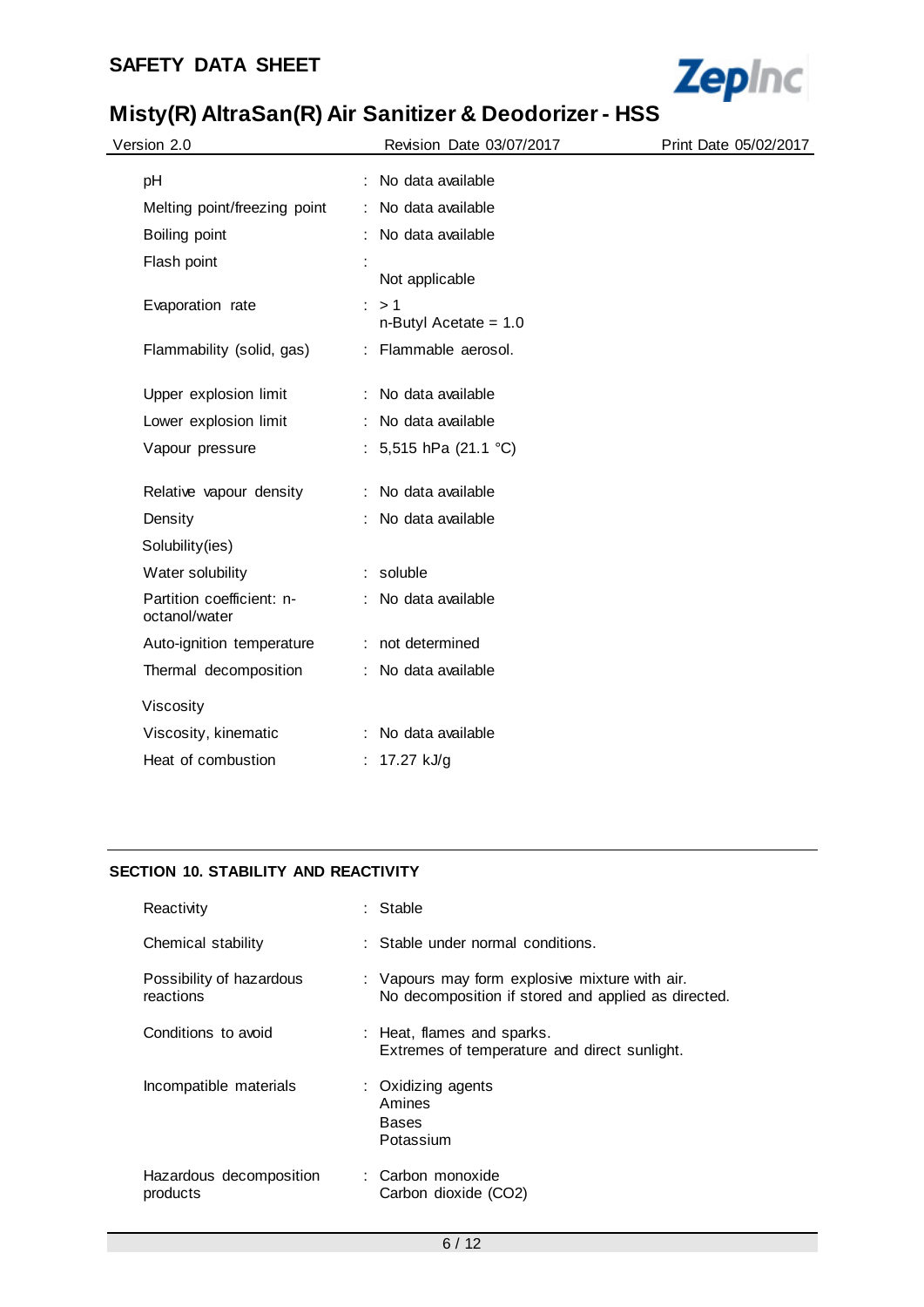

|                                              | <b>MISTYIT) AND ASSEMBLATED SHIPS AND STRAIGHT AND ASSEMBLANCE TO A PROPERTY AND ASSEMBLANCE TO A PROPERTY AND A</b>                                          |                       |  |  |
|----------------------------------------------|---------------------------------------------------------------------------------------------------------------------------------------------------------------|-----------------------|--|--|
| Version 2.0                                  | Revision Date 03/07/2017                                                                                                                                      | Print Date 05/02/2017 |  |  |
|                                              | Hydrocarbons<br>Nitrogen oxides (NOx)<br>Hydrogen fluoride                                                                                                    |                       |  |  |
|                                              |                                                                                                                                                               |                       |  |  |
| <b>SECTION 11. TOXICOLOGICAL INFORMATION</b> |                                                                                                                                                               |                       |  |  |
| <b>Potential Health Effects</b>              |                                                                                                                                                               |                       |  |  |
| Aggravated Medical<br>Condition              | : None known.                                                                                                                                                 |                       |  |  |
| Symptoms of Overexposure                     | : Effects are immediate and delayed.<br>Symptoms may include irritation, redness, pain, and rash.                                                             |                       |  |  |
| Carcinogenicity:                             |                                                                                                                                                               |                       |  |  |
| <b>IARC</b>                                  | No component of this product present at levels greater than or<br>equal to 0.1% is identified as probable, possible or confirmed<br>human carcinogen by IARC. |                       |  |  |
| <b>OSHA</b>                                  | No component of this product present at levels greater than or<br>equal to 0.1% is identified as a carcinogen or potential<br>carcinogen by OSHA.             |                       |  |  |

**NTP** No component of this product present at levels greater than or equal to 0.1% is identified as a known or anticipated carcinogen by NTP.

## **Acute toxicity**

|  |  | Product: |  |
|--|--|----------|--|
|  |  |          |  |

| Acute oral toxicity | : Acute toxicity estimate : $>$ 5,000 mg/kg |
|---------------------|---------------------------------------------|
|                     | Method: Calculation method                  |

#### **Components:**

| 1,1-difluoroethane:       | : LC50 Mouse: 977,000 mg/l |
|---------------------------|----------------------------|
| Acute inhalation toxicity | Exposure time: 2 h         |
| ethanol:                  |                            |

| Acute oral toxicity |  |  | : LD50 Oral Rat: 7,060 mg/kg |
|---------------------|--|--|------------------------------|
|                     |  |  |                              |

# **propan-2-ol:**

| Acute oral toxicity | : LD50 Oral Rat: 4,396 mg/kg |
|---------------------|------------------------------|
|                     | Method: Calculation method   |

### **Skin corrosion/irritation**

### **Product:**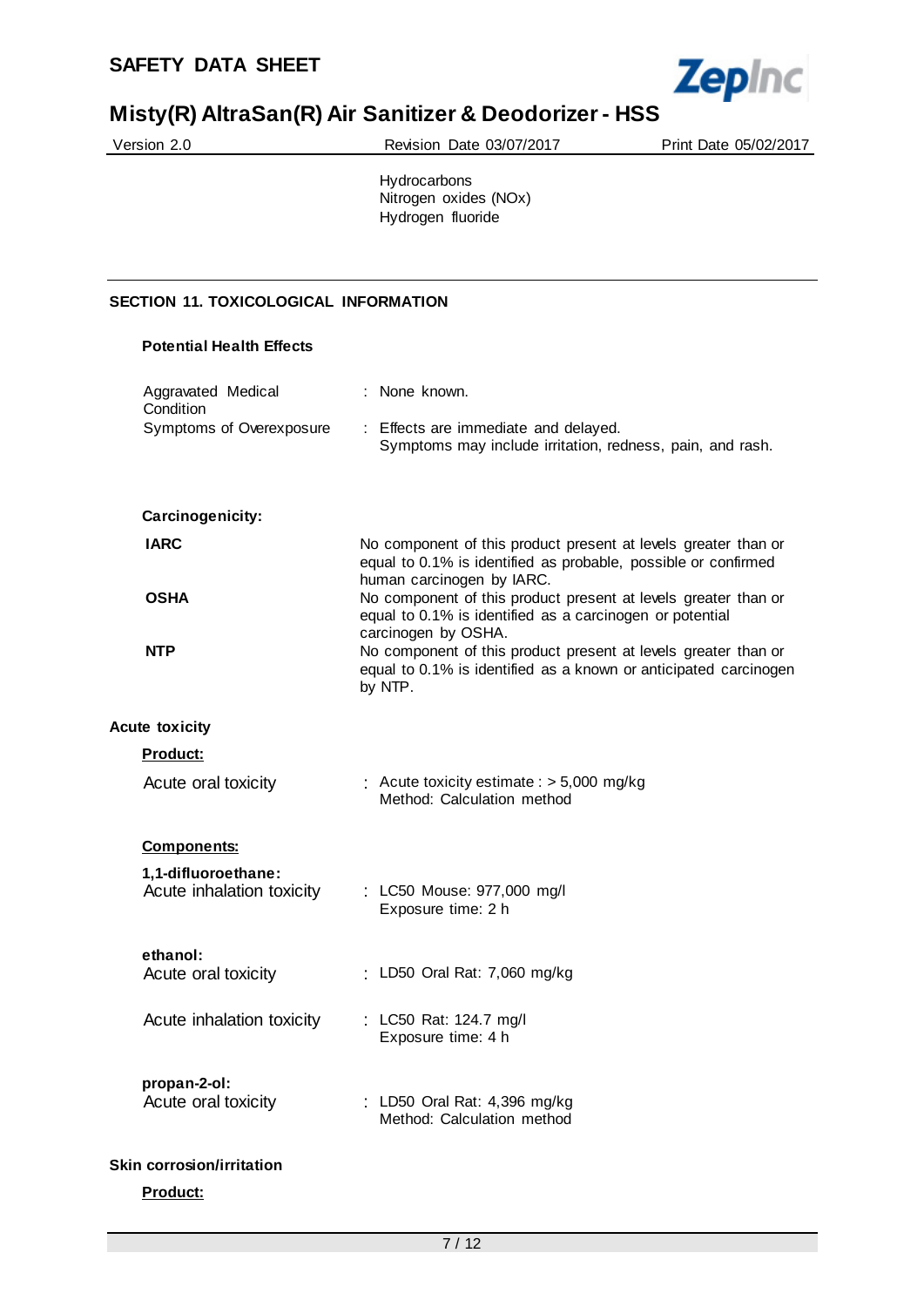

| Version 2.0 |
|-------------|
|-------------|

Revision Date 03/07/2017 Print Date 05/02/2017

Remarks: May cause skin irritation in susceptible persons.

#### **Serious eye damage/eye irritation**

#### **Product:**

Remarks: Severe eye irritation

#### **Respiratory or skin sensitisation**

No data available

#### **Germ cell mutagenicity**

No data available

#### **Carcinogenicity**

#### **Product:**

Carcinogenicity - Assessment : Not classifiable as a human carcinogen.

#### **Reproductive toxicity**

No data available

#### **1,1-difluoroethane: ethanol: propan-2-ol:**

### **STOT - single exposure**

No data available

#### **STOT - repeated exposure**

No data available

#### **Aspiration toxicity**

No data available

### **Further information**

### **Product:**

Remarks: No data available

### **SECTION 12. ECOLOGICAL INFORMATION**

#### **Ecotoxicity**

No data available

#### **Persistence and degradability**

No data available **Bioaccumulative potential**

**Product:**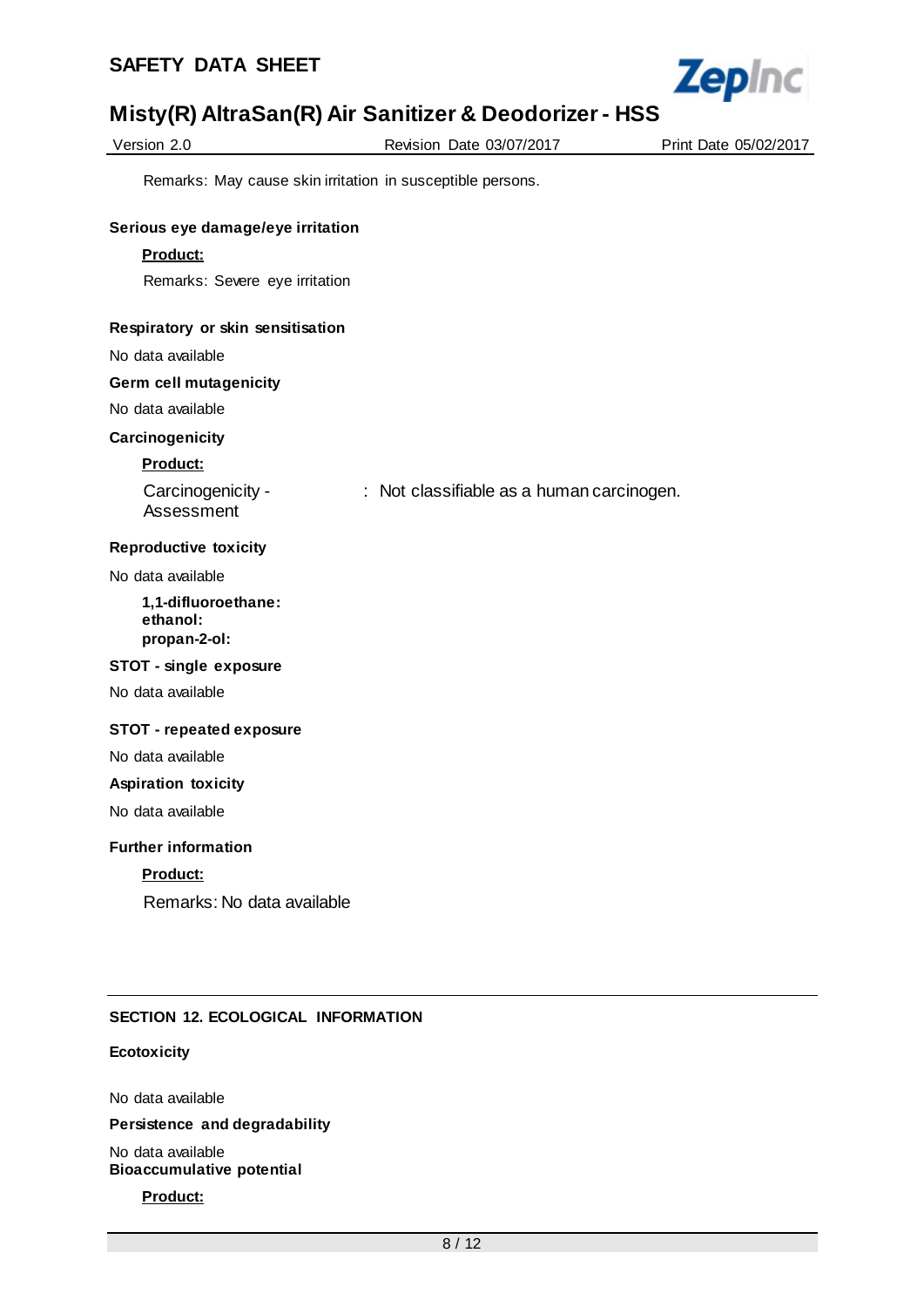

| Version 2.0                                | Revision Date 03/07/2017                                                                                                                                                       | Print Date 05/02/2017 |
|--------------------------------------------|--------------------------------------------------------------------------------------------------------------------------------------------------------------------------------|-----------------------|
| Partition coefficient: n-<br>octanol/water | : Remarks: No data available                                                                                                                                                   |                       |
| <b>Mobility in soil</b>                    |                                                                                                                                                                                |                       |
| No data available                          |                                                                                                                                                                                |                       |
| Other adverse effects                      |                                                                                                                                                                                |                       |
| No data available<br><u>Product:</u>       |                                                                                                                                                                                |                       |
| Regulation                                 | 40 CFR Protection of Environment; Part 82 Protection of<br>Stratospheric Ozone - CAA Section 602 Class I<br>Substances                                                         |                       |
| Remarks                                    | This product neither contains, nor was manufactured<br>with a Class I or Class II ODS as defined by the U.S.<br>Clean Air Act Section 602 (40 CFR 82, Subpt. A, App.A<br>+ B). |                       |
| Additional ecological<br>information       | : No data available                                                                                                                                                            |                       |

## **SECTION 13. DISPOSAL CONSIDERATIONS**

| Disposal methods       |                                                                                                                                                                                                                              |
|------------------------|------------------------------------------------------------------------------------------------------------------------------------------------------------------------------------------------------------------------------|
| Waste from residues    | : Dispose of in accordance with local regulations.<br>The product should not be allowed to enter drains, water<br>courses or the soil.<br>Do not contaminate ponds, waterways or ditches with<br>chemical or used container. |
| Contaminated packaging | : Empty remaining contents.<br>Dispose of as unused product.<br>Do not re-use empty containers.<br>Do not burn, or use a cutting torch on, the empty drum.                                                                   |

## **SECTION 14. TRANSPORT INFORMATION**

UN1950, AEROSOLS, 2.1, - Limited quantity

Transportation Regulation: 49 CFR (USA): ORM-D, CONSUMER COMMODITY Transportation Regulation: IMDG (Vessel):

Transportation Regulation: IATA (Cargo Air): UN1950, Aerosols, flammable, 2.1, - Limited quantity

Transportation Regulation: IATA (Passenger Air): UN1950, Aerosols, flammable, 2.1, - Limited quantity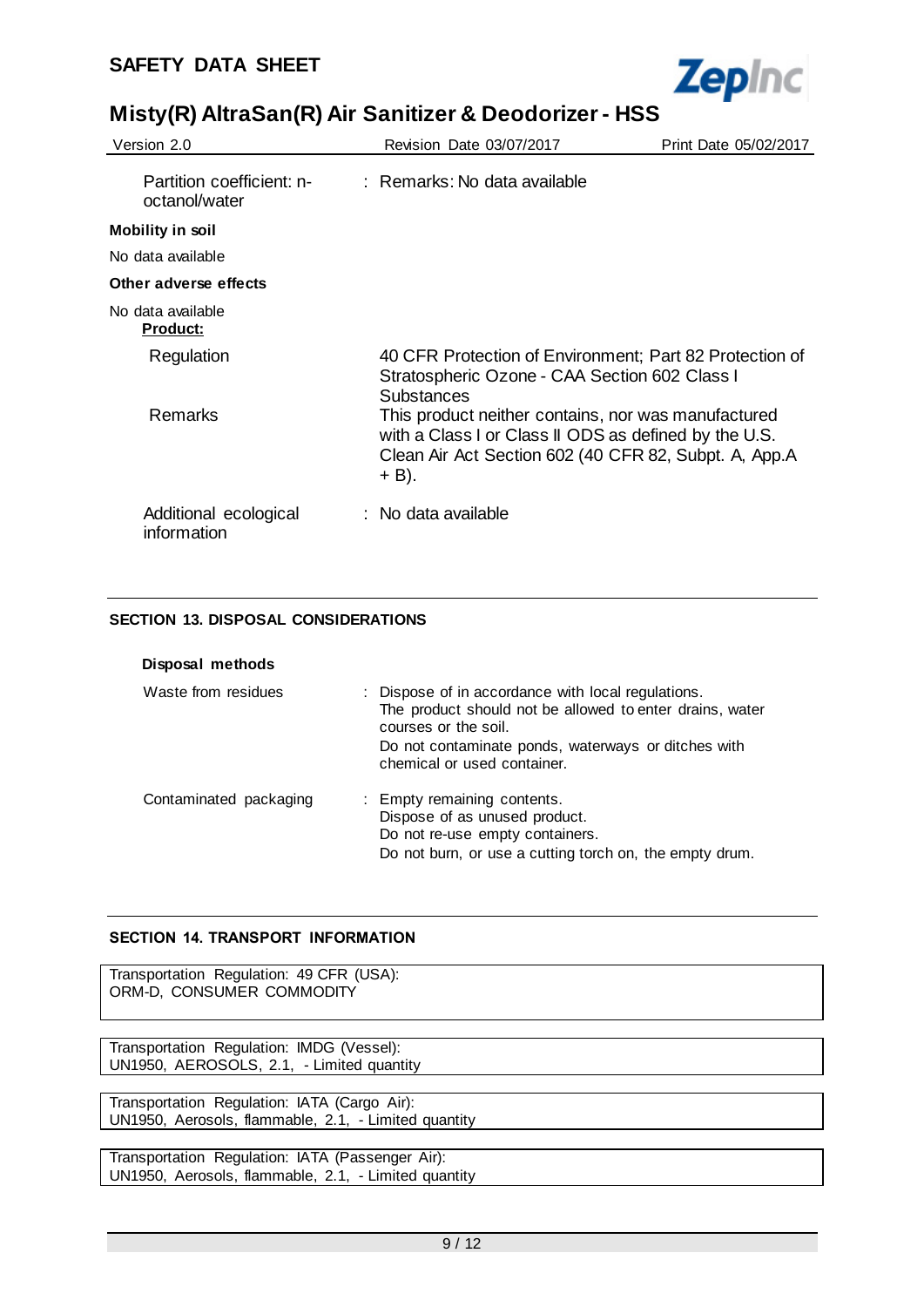

Version 2.0 Revision Date 03/07/2017 Print Date 05/02/2017

Transportation Regulation: TDG (Canada): UN1950, AEROSOLS, 2.1, - Limited quantity

The product as delivered to the customer conforms to packaging requirements for shipment by road under US Department of Transportation (DOT) regulations. Additional transportation classifications noted above are for reference only, and not a certification or warranty of the suitability of the packaging for shipment under these alternative transport regulations.

### **SECTION 15. REGULATORY INFORMATION**

This product is regulated under the United States Federal Insecticide, Fungicide and Rodenticide Act (FIFRA).

#### **Pesticide Labeling Information Required Under U.S. FIFRA Regulations**

This chemical is a pesticide product registered by the Environmental Protection Agency and is subject to certain labeling requirements under federal pesticide law. These requirements differ from the classification criteria and hazard information required for safety data sheets, and for workplace labels of non-pesticide chemicals. Following is the hazard information as required on the pesticide label: CAUTION

Observe label precautions.

**TSCA list interpretatally** : No substances are subject to a Significant New Use Rule. No substances are subject to TSCA 12(b) export notification requirements.

### **EPCRA - Emergency Planning and Community Right-to-Know Act**

#### **CERCLA Reportable Quantity**

| Components     | CAS-No.   | Component RQ  <br>(lbs) | Calculated product RQ<br>(Ibs) |
|----------------|-----------|-------------------------|--------------------------------|
| sodium nitrite | 7632-00-0 | 100                     |                                |

\*: Calculated RQ exceeds reasonably attainable upper limit.

#### **SARA 304 Extremely Hazardous Substances Reportable Quantity**

| Components         | CAS-No.   |       | Component RQ   Calculated product RQ |
|--------------------|-----------|-------|--------------------------------------|
|                    |           | (lbs` | (lbs)                                |
| ammonia, anhydrous | 7664-41-7 | 100   |                                      |

\*: Calculated RQ exceeds reasonably attainable upper limit.

| SARA 311/312 Hazards | : Fire Hazard<br>Sudden Release of Pressure Hazard<br>Acute Health Hazard                                                                                                                 |
|----------------------|-------------------------------------------------------------------------------------------------------------------------------------------------------------------------------------------|
| <b>SARA 302</b>      | : No chemicals in this material are subject to the reporting<br>requirements of SARA Title III, Section 302.                                                                              |
| <b>SARA 313</b>      | : This material does not contain any chemical components with<br>known CAS numbers that exceed the threshold (De Minimis)<br>reporting levels established by SARA Title III, Section 313. |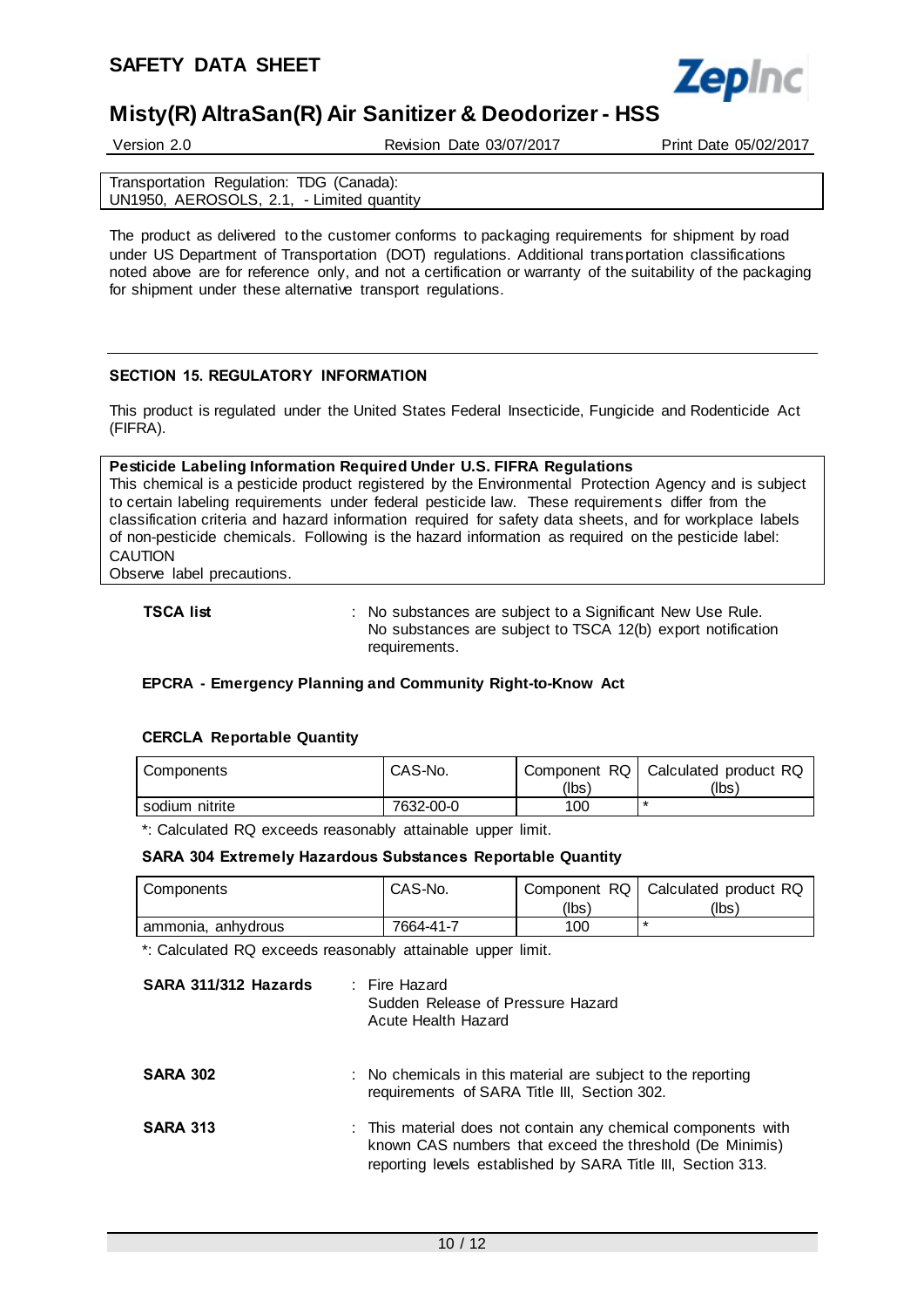

| Version 2.0               | Revision Date 03/07/2017                                                                                                                       | Print Date 05/02/2017 |
|---------------------------|------------------------------------------------------------------------------------------------------------------------------------------------|-----------------------|
| <b>California Prop 65</b> | This product does not contain any chemicals known to State of<br>California to cause cancer, birth defects, or any other<br>reproductive harm. |                       |
|                           | The components of this product are reported in the following inventories:                                                                      |                       |
| ᅚᅂᄼᄾ                      | $\bigcap_{n}$ TC $\bigcap_{n}$ Invantant                                                                                                       |                       |

| <b>TSCA</b> | On TSCA Inventory                                      |
|-------------|--------------------------------------------------------|
| <b>DSL</b>  | All components of this product are on the Canadian DSL |

For information on the country notification status for other regions please contact the manufacturer's regulatory group.

#### **Inventory Acronym and Validity Area Legend:**

TSCA (USA), DSL (Canada), NDSL (Canada)

### **SECTION 16. OTHER INFORMATION**



# **OSHA - GHS Label Information:** Hazard pictograms : Signal w ord **: Warning:**<br>
Hazard statements : Flammable : Flammable aerosol. Contains gas under pressure; may explode if heated. Causes serious eye irritation. Precautionary statements : **Prevention:** Keep aw ay from heat/sparks/open flames/hot surfaces. No smoking. Do not spray on an open flame or other ignition source. Pressurized container: Do not pierce or burn, even after use. Wash skin thoroughly after handling. Wear eye protection/ face protection. **Response:** IF IN EYES: Rinse cautiously w ith water for several minutes. Remove contact lenses, if present and easy to do. Continue rinsing. If eye irritation persists: Get medical advice/ attention. **Storage:** Protect from sunlight. Do not expose to temperatures exceeding 50 °C/ 122 °F.